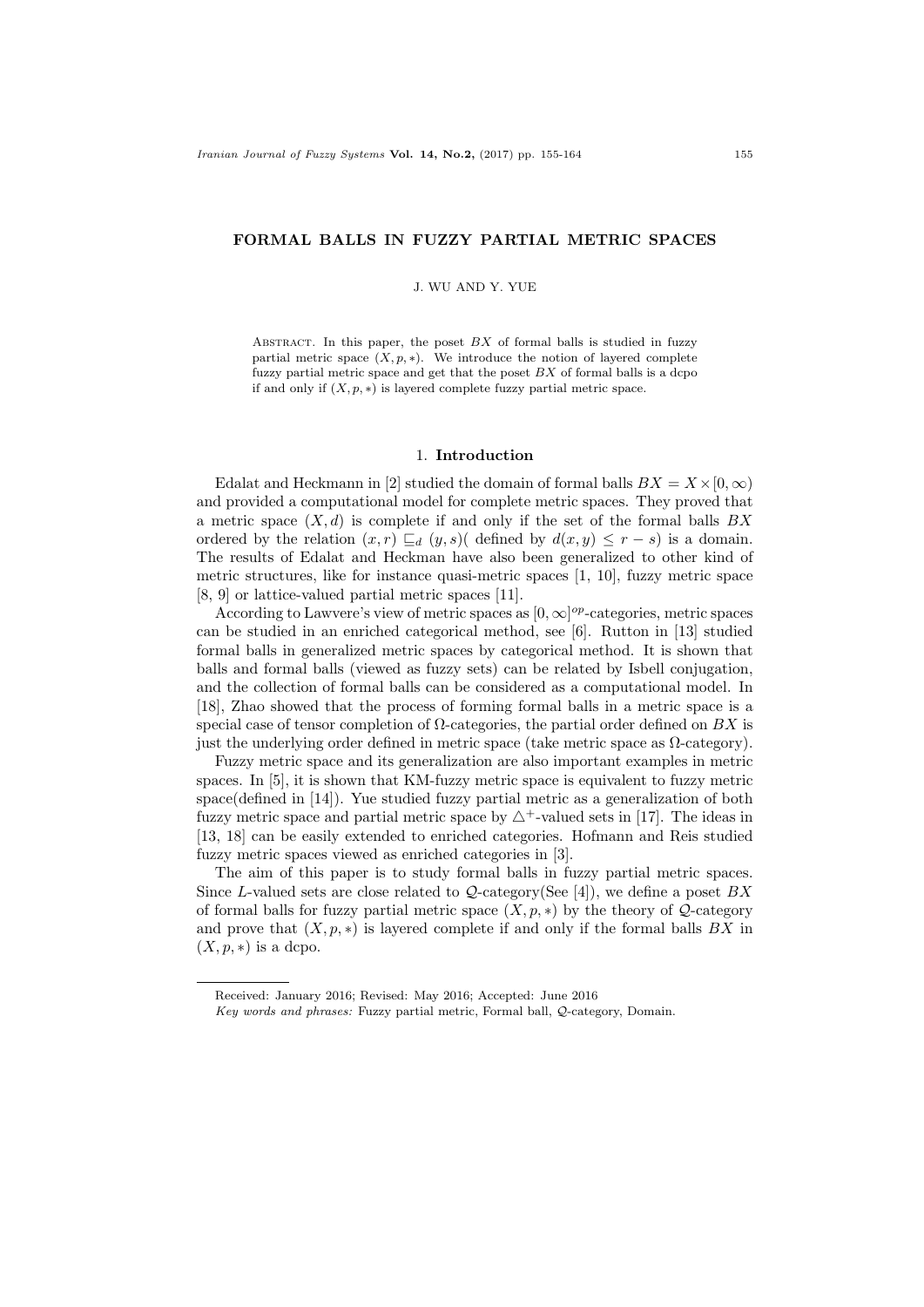$156$  J. Wu and Y. Yue

# 2. Preliminaries

In this section, we recall some definitions and properties in fuzzy partial metrics and Q-categories.

**Definition 2.1.** (see [7]) A partial metric is a function  $d: X \times X \to R^+$  such that

(P1)  $\forall x, y \in X, x = y \Leftrightarrow d(x, x) = d(x, y) = d(y, y);$ 

- (P2)  $\forall x, y \in X, d(x,x) \leq d(x,y);$
- (P3)  $\forall x, y \in X, d(x,y) = d(y,x);$

(P4)  $\forall x, y, z \in X$ ,  $d(x, z) \le d(x, y) + d(y, z) - d(y, y)$ .

The pair  $(X, d)$  is called a partial metric space.

**Definition 2.2.** A binary operation  $* : [0,1] \times [0,1] \rightarrow [0,1]$  is called a leftcontinuous t-norm if it satisfies the following conditions:

- (1) ∗ is associative and commutative;
- (2)  $a * 1 = a$  for all  $a \in [0, 1]$ ;
- (3)  $a * b \leq c * d$  whenever  $a \leq c$  and  $b \leq d$ ;
- $(4)$   $\ast$  is left-continuous.

For each left-continuous t-norm  $*$ , the implication  $\rightarrow$  can be determined by  $a \to b = \bigvee \{c \in [0,1] | a \ast c \leq b\}$  and we have  $a \ast b \leq c \Leftrightarrow a \leq b \to c$  for  $a, b, c \in [0,1]$ .

Three most commonly used left-continuous t-norm are the minimum, denoted by ∧, the usual product, denoted by . and the Lukasiewicz t-norm, denoted by  $\diamondsuit(a\diamondsuit b = max\{0, a+b-1\}).$ 

 $f : [0, +\infty] \to [0, 1]$  is called a distance distribution function if it satisfies:

- $(1)$  f is non-decreasing;
- (2) f is left-continuous on  $(0, +\infty);$
- (3)  $f(0) = 0$  and  $f(+\infty) = 1$ .

Let  $\Delta^+$  denote the set of all distance distribution functions.  $(\Delta^+, \leqslant)$  will be a complete lattice with the top element  $\varepsilon_0$  and the bottom element  $\varepsilon_{+\infty}$ , where for  $r \in [0, +\infty)$ ,  $\varepsilon_r : [0, +\infty] \to [0, 1]$  is defined by

$$
\varepsilon_r(x) = \begin{cases} 0, & x \leq r, \\ 1, & x > r. \end{cases}
$$

Define the commutative semigroup operation  $\oplus_* : \Delta^+ \times \Delta^+ \to \Delta^+$  by

$$
f \oplus_* g(x) = \bigvee_{s+t=x} f(s) * g(t).
$$

It is easy to see that  $(\Delta^+, \oplus_*, \varepsilon_0)$  is a quantale and  $\oplus_*$  can induce a binary operation  $\rightarrow_*: \triangle^+ \times \triangle^+ \rightarrow \triangle^+$  by

$$
f \to_* g = \bigvee_{f \oplus_* h \leq g} h,
$$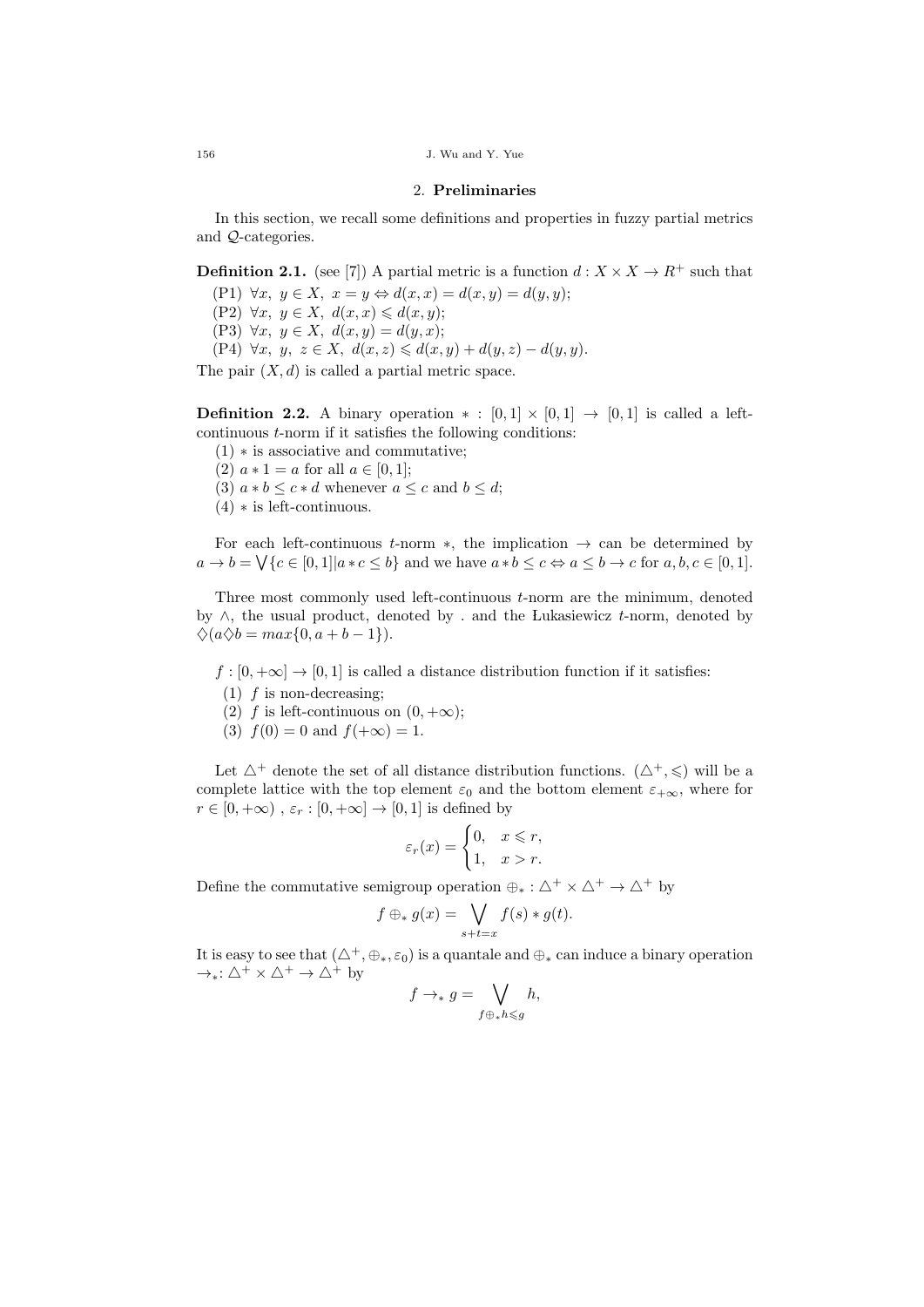and  $f \oplus_* h \leqslant g \Longleftrightarrow h \leqslant f \rightarrow_* g$  holds.

Remark 2.3. It is easy to check that the following properties are valid:

- (1)  $\varepsilon_{r_1} \oplus_* \varepsilon_{r_2} = \varepsilon_{r_1+r_2};$
- (2)  $\varepsilon_{r_1} \rightarrow_{\ast} \varepsilon_{r_2} = \varepsilon_{r_2-r_1}$ , when  $r_1 \leq r_2$ ;
- (3)  $h \leqslant q \Longleftrightarrow h \rightarrow_* q = \varepsilon_0$ .

**Definition 2.4.** (see [17]) Let  $*$  be a left-continuous t-norm.  $p: X \times X \to \triangle^+$  is called a fuzzy partial metric if  $p$  satisfies the following axioms:

(PP1)  $\forall x, y \in X, p(x,y) \leqslant p(x,x);$ (PP2)  $\forall x, y \in X, p(x,y) = p(y,x);$ (PP3)  $\forall x, y, z \in X$ ,  $p(x, y) \oplus_{\ast} (p(y, y) \rightarrow_{\ast} p(y, z)) \leqslant p(x, z);$ (PP4)  $x = y \Longleftrightarrow p(x, y) = p(x, x) = p(y, y)$  for  $x, y \in X$ .

The triple  $(X, p, *)$  is called a fuzzy partial metric space.

Now we list some basic notions of quantaloid and quantaloid-enriched categories in [12, 16].

A quantaloid is a category  $\mathcal{Q}$  such that the set  $\mathcal{Q}(X, Y)$  of the arrows from X to Y is a sup-lattice for all objects  $X, Y \in \mathcal{Q}$ ; and the composition operation  $\circ$ preserves suprema in both variables, that is,

$$
f \circ \bigvee_{i \in I} g_i = \bigvee_{i \in I} (f \circ g_i), \quad \bigvee_{j \in J} f_j \circ g = \bigvee_{j \in J} (f_j \circ g)
$$

for all  $f, f_j \in \mathcal{Q}(Y, Z)$  and  $g, g_i \in \mathcal{Q}(X, Y)$ . The bottom and top element of  $\mathcal{Q}(X, Y)$ are denoted by  $\perp_{X,Y}$  and  $\perp_{X,Y}$  respectively; the identity arrow on an object X is denoted by  $1_X$ .

Given a quantaloid Q and Q-arrows  $g \in \mathcal{Q}(Y, Z)$  and  $f \in \mathcal{Q}(X, Y)$ , there are two adjunctions

$$
- \circ f \dashv - \swarrow f : \mathcal{Q}(X, Z) \to \mathcal{Q}(Y, Z),
$$
  

$$
g \circ - \dashv g \searrow - : \mathcal{Q}(X, Y) \to \mathcal{Q}(X, Z)
$$

determined by the adjoint property

$$
g \circ f \le h \Leftrightarrow g \le h \swarrow f \Leftrightarrow f \le g \searrow h.
$$

Let Q be a quantaloid. A Q-category  $\mathbb A$  is a set  $\mathbb A_0$  of objects equipped with a type map  $t : A_0 \to obj(Q)(tx \text{ is called the type of } x)$  and hom-arrows  $A(x, y) \in Q(tx, ty)$ such that

- (1)  $1_{tx} \leq A(x, x)$  for all  $x \in A_0$ ;
- (2)  $\mathbb{A}(y, z) \circ \mathbb{A}(x, y) \leq \mathbb{A}(x, z)$  for all  $x, y, z \in \mathbb{A}_0$ .

Let A and B be two Q-categories. A map  $F : A \to B$  is call a Q-functor if F satisfies the following conditions:

(1) F is type-preserving, i. e.  $tx = tF(x)$ ;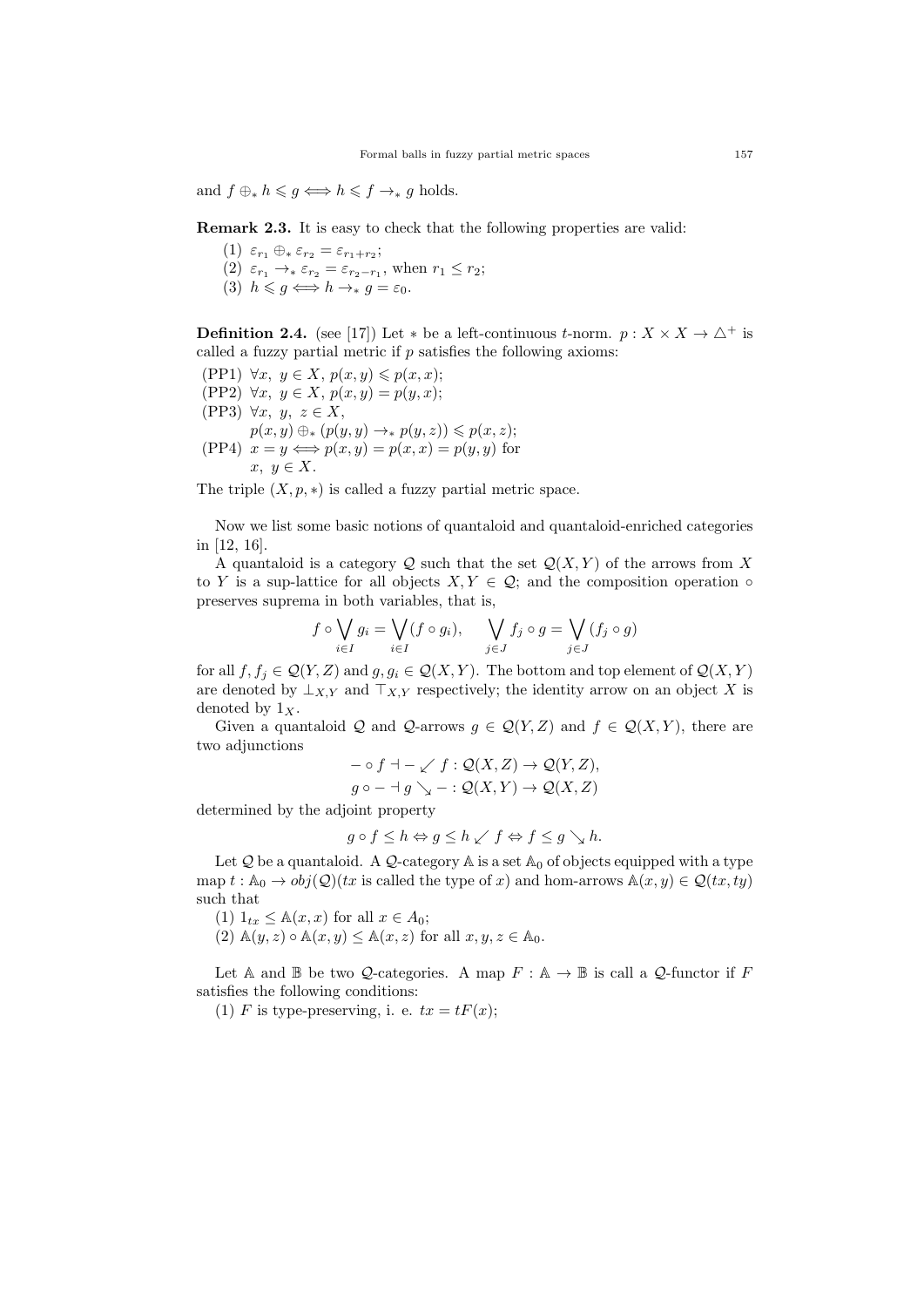158 J. Wu and Y. Yue

$$
(2) \ \forall x, x' \in \mathbb{A}_0, \ \mathbb{A}(x, x') \leq \mathbb{B}(F(x), F(x')).
$$

A presheaf with type  $t\phi$  on a Q-category A is a Q-distributor  $\phi : \mathbb{A} \longrightarrow *_{t\phi}$ , where  $*_{t\phi}$  is the Q-category with exactly one element  $*$  such that  $t* = t\phi$ . For a presheaf  $\phi: \mathbb{A} \longrightarrow *_{t\phi}$ , we often write  $\phi(x)$  instead of  $\phi(x, *)$  for short. All presheaves on A form a  $Q$ -category  $P$ A with

$$
\mathcal{P}\mathbb{A}(\phi,\psi) = \psi \swarrow \phi = \bigwedge_{x \in \mathbb{A}_0} \psi(x) \swarrow \phi(x).
$$

For  $x \in A_0$ ,  $\mathcal{P}(tx)$  denotes all Q-arrows with domain tx. Let  $x \in A_0$  and  $f \in \mathcal{P}(tx)$ . If there is  $f \otimes x \in \mathbb{A}_0$  with type  $t(f \otimes x) = codomain(f)$  such that  $\mathbb{A}(f \otimes x, y) = \mathbb{A}(x, y) \swarrow f$  for all  $y \in \mathbb{A}_0$ , then  $f \otimes x$  is called the tensor of f and x. A is called a tensored Q-category if  $f \otimes x$  exists for all f and x.

From [15, 16], we know that  $\mathcal{P}$ A is a tensored  $\mathcal{Q}$ -category, and the tensor of  $f \in \mathcal{P}(t\mu)$  and  $\mu \in \mathcal{P}\mathbb{A}_0$  is  $f \circ \mu$ , i. e.,  $f \otimes \mu = f \circ \mu$ . A can be embedded in  $\mathcal{P}\mathbb{A}$ by the Yoneda embedding  $Y : \mathbb{A} \to \mathcal{P}\mathbb{A}$  in the following way:  $Y(x) = \mathbb{A}(-,x)$ , i. e.  $\mathsf{Y}(x)(y) = \mathbb{A}(y, x)$  for all  $y \in \mathbb{A}_0$ . We denote  $\mathsf{Y}(x)$  by  $\mathsf{Y}_x$ .

Let  $T(\mathbb{A})_0 = \{(x, f)|x \in \mathbb{A}_0, f \in \mathcal{P}(tx)\}.$  Define the type function  $t : T(\mathbb{A})_0 \to$  $obj(Q)$  by  $t((x, f)) = t(x)$  and define  $T(\mathbb{A}): T(\mathbb{A})_0 \times T(\mathbb{A})_0 \to Q$  by

$$
T(\mathbb{A})((x, f), (y, g)) = \mathcal{P}\mathbb{A}(f \circ \mathsf{Y}_x, g \circ \mathsf{Y}_y).
$$

**Lemma 2.5.**  $T(A)$  is a tensored Q-category.

**Remark 2.6.** Define a Q-functor  $E : \mathbb{A} \to T(\mathbb{A})$  by  $E(x) = (x, 1_{tx})$ . Since  $T(\mathbb{A})(E(x), E(y)) = T(\mathbb{A})((x, 1_{tx}), (y, 1_{ty})) = \mathbb{A}(x, y)$ , A can be embedded in  $T(\mathbb{A})$ by the full faithful  $Q$ -functor  $E$ .

**Theorem 2.7.** Let  $\mathbb C$  be a tensored  $\mathcal Q$ -category and  $F : \mathbb A \to \mathbb C$  be a  $\mathcal Q$ -functor. Then there is a unique  $\mathcal{Q}\text{-}functor T(F): T(\mathbb{A}) \to \mathbb{C}$  preserves tensor and satisfies  $F = T(F) \circ E.$ 

*Proof.* Define  $T(F)((x, f)) = f \otimes F(x)$ , where  $f \otimes F(x)$  is the tensor of f and  $F(x)$ in C.

(1)  $F = T(F) \circ E$ : Since

$$
T(f) \circ E(x) = T(F)((x, 1_{tx})) = 1_{tx} \otimes F(x) = F(x),
$$

this is to say  $F = T(f) \circ E$ .

(2)  $T(F)$  is a *Q*-functor:

$$
\mathbb{C}(T(F)((x, f)), T(F)((y, g))) = \mathbb{C}(f \otimes F(x), g \otimes F(y))
$$
  
\n
$$
= \mathbb{C}(F(x), g \otimes F(y)) \swarrow f
$$
  
\n
$$
\geq g \circ \mathbb{C}(F(x), F(y)) \swarrow f
$$
  
\n
$$
\geq g \circ \mathbb{A}(x, y) \swarrow f
$$
  
\n
$$
= T(\mathbb{A})((x, f), (y, g)).
$$

(3)  $T(F)$  preserves tensor: On account of

$$
T(f)(g \otimes (x, f)) = T(F)((x, g \circ f)) = (g \circ f) \otimes F(x),
$$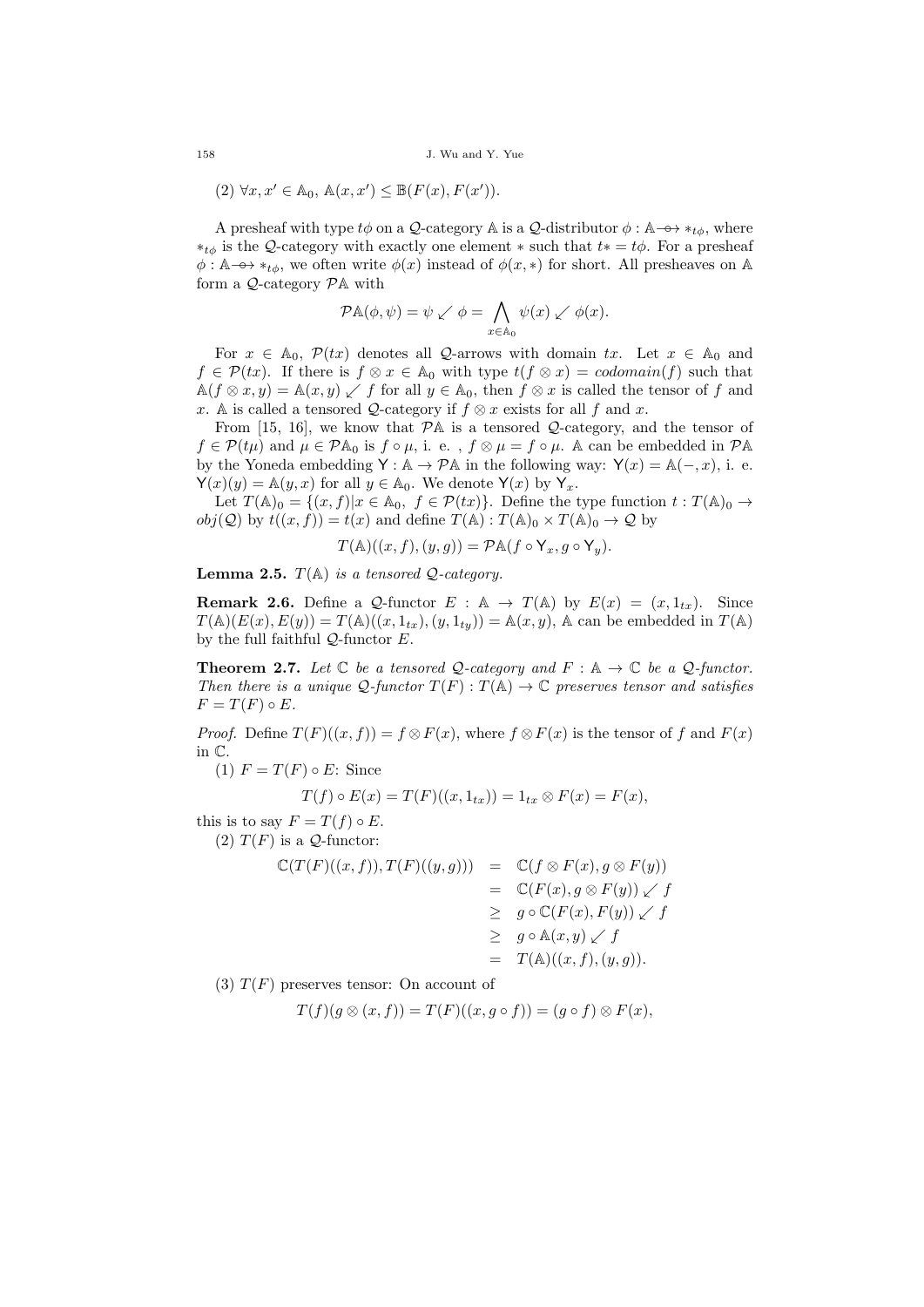we have

$$
\mathbb{C}((g \circ f) \otimes F(x), -) = \mathbb{C}(F(x), -) \swarrow (g \circ f)
$$
  
= 
$$
(\mathbb{C}(F(x), -) \swarrow f) \swarrow g
$$
  
= 
$$
\mathbb{C}(f \otimes F(x), -) \swarrow g
$$
  
= 
$$
\mathbb{C}(g \otimes (f \otimes F(x)), -).
$$

Then  $(g \circ f) \otimes F(x) = g \otimes (f \otimes F(x))$ . It follows that  $T(f)(g \otimes (x, f)) = g \otimes (f \otimes$  $F(x) = g \otimes T(F)((x, f))$ , as desired.

(4) Uniqueness of  $T(F)$ : Suppose that  $G: T(\mathbb{A}) \to \mathbb{C}$  is another  $\mathcal{Q}$ -functor preserves tensor and satisfies  $F = G \circ E$ . Then  $G((x, f)) = G(f \otimes (x, 1_{tx}))$  $f \otimes G(x, 1_{tx}) = f \otimes (G \circ E(x)) = f \otimes F(x) = T(F)(x, f)$ . Therefore,  $G = T(F)$ .  $\Box$ 

Remark 2.8. Let  $Q$ -cat denote the category of  $Q$ -categories and  $Q$ -functors, and Q-Tcat denote the subcategory of Q-cat with objects are all tensored Q-category. Theorem 2.7 tells us that  $T: Q$ -cat  $\rightarrow Q$ -Tcat is the right adjoint of the inclusion functor  $i: \mathcal{Q}\text{-}\mathbf{Tcat} \to \mathcal{Q}\text{-}\mathbf{cat}.$ 

 $T(A)$  is called the tensored completion of A. According to the underlying order in Q-category, we can define  $(x, f) \leq (y, g)$  if and only if  $t(x, f) = t(y, g)$  and  $T(\mathbb{A})((x, f), (y, g)) \geq 1_{t(x, f)},$  i. e.,  $(x, f) \leq (y, g)$  if and only if  $tx = ty$  and  $f \leq g \circ \mathbb{A}(x, y).$ 

A quantale is exactly a quantaloid with only one object. From [16], given a quantale  $L = (L, \& 1)$ , we know there is another way to construct a quantaloid  $\mathcal{D}(L)$ , called the quantaloid of diagonals in L as follows:

• objects: elements  $a, b, c, \ldots$  in  $L$ ;

• morphisms:  $\mathcal{D}(L)(a, b) = \{d \in L : (d \swarrow a) \& a = d = b \& (b \searrow d)\}\$ for all objects a, b.

• composition:  $\beta \circ \alpha = \beta \& (b \searrow \alpha) = (\alpha \swarrow b) \& \beta$  for all  $\alpha \in \mathcal{D}(L)(a, b)$  and  $\beta \in \mathcal{D}(L)(b, c);$ 

• the unit  $1_a$  of  $\mathcal{D}(L)(a, a)$  is a;

• the partial order on  $\mathcal{D}(L)(a, b)$  is inherited from L.

When L is a commutative and divisible quantale,  $\searrow$  is in accordance with  $\swarrow$ . Hence we use  $\rightarrow$  instead of  $\searrow$  and  $\swarrow$  in the following discussion. It is easy to see that  $\mathcal{D}(L)(a, b) = \{d \in L : d \leq a \wedge b\}$  and  $\beta \circ \alpha = \beta \& (b \to \alpha) = \alpha \& (b \to \beta)$  for  $\alpha \in \mathcal{D}(L)(a, b)$  and  $\beta \in \mathcal{D}(L)(b, c)$ .

**Remark 2.9.** From [17], we know that  $(\triangle^+, \oplus_\wedge, \varepsilon_0)$  is a commutative and divisible quantale. Similar Example 2.14 in [16], we can think of fuzzy partial metric spaces as  $\mathcal{D}(\triangle^+)$ -category with further properties. From the above underlying order of  $T(\mathbb{A})$ , we can define the partial order in fuzzy partial metric spaces: for  $f, g \in \Delta^+$ ,  $(x, f) \leq (y, g)$  if and only if  $p(x, x) = p(y, y)$  and  $f \leq g \circ p(x, y) = g \bigoplus_{\Delta} (p(y, y)) \rightarrow$  $p(y, x)$ ). In the next section, we will use this partial order to study formal balls in fuzzy partial metric spaces.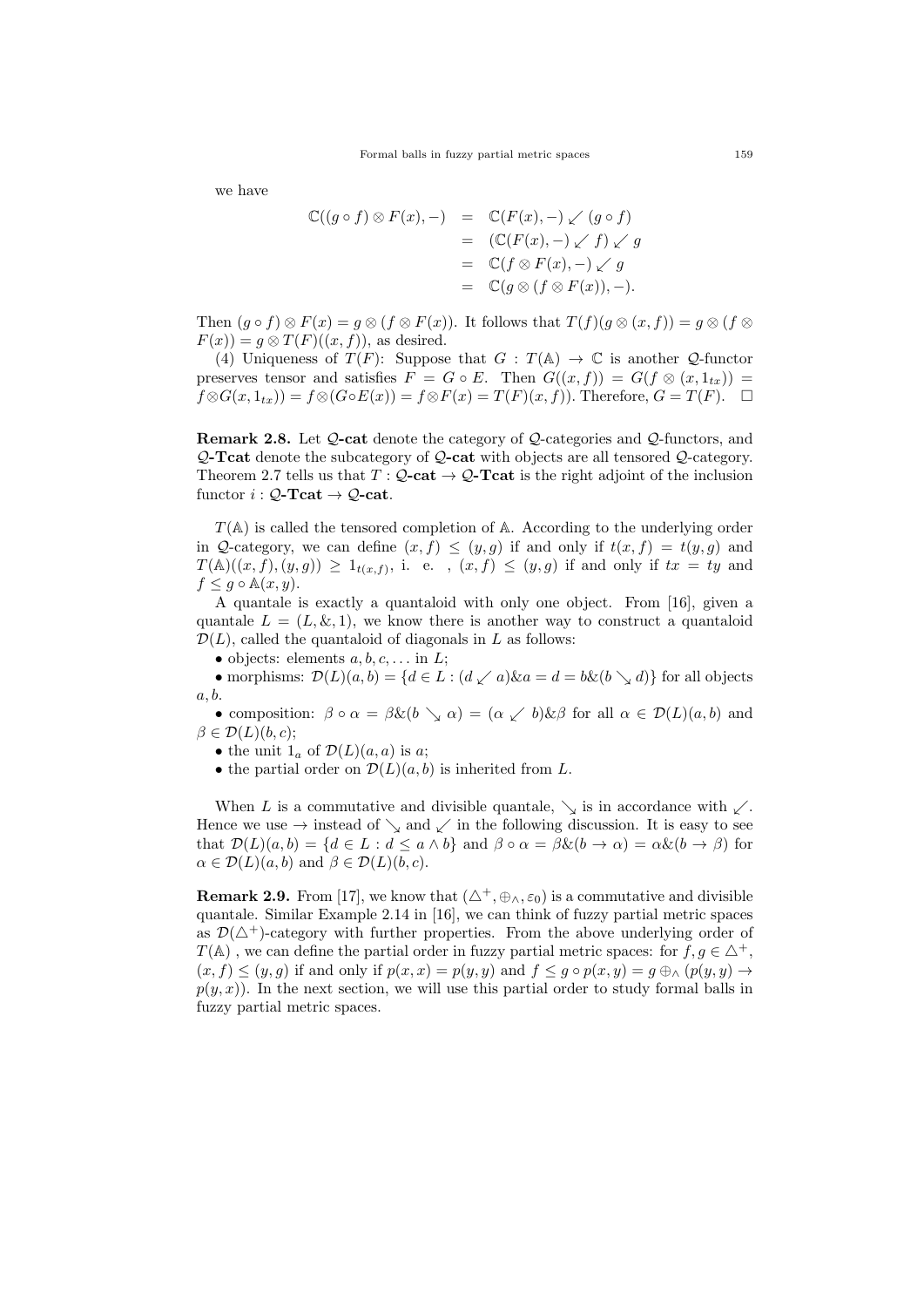#### 3. Formal Balls in Fuzzy Partial Metric Spaces

A formal ball in a fuzzy partial metric space  $(X, p, *)$  is a pair  $(x, r)$  with x in X, r in  $R^+$ (i. e.,  $0 \le r < \infty$ ). The set of formal balls in X is denoted by BX. Formal balls are ordered:  $(x, r) \leqslant (y, s)$  iff  $(x, \varepsilon_r) \leqslant (y, \varepsilon_s)$  iff  $p(x, x) \to p(x, y) \geqslant$  $\varepsilon_{r-s}$  and  $p(x, x) = p(y, y)$ .

# **Proposition 3.1.** For every fuzzy partial metric space  $(X, P, *)$ , BX is a poset.

*Proof.* Reflexivity:  $(x, r) \leqslant (x, r)$  since  $p(x, x) \to p(x, x) \geqslant \varepsilon_{r-r} = \varepsilon_0$ .

Transitivity:  $(x, r) \leq (y, s) \leq (z, t)$  implies  $p(x, x) \rightarrow p(x, y) \geq \varepsilon_{r-s}$  and  $p(y, y) \rightarrow_* p(y, z) \geq \varepsilon_{t-s}$ , thus

$$
p(x,x) \to_* p(x,z) \geq p(x,x) \to_* (p(x,y) \oplus_* (p(y,y) \to_* p(y,z)))
$$
  
\n
$$
\geq (p(x,x) \to_* p(x,y) \oplus_* (p(y,y) \to_* p(y,z)))
$$
  
\n
$$
\geq (\varepsilon_s \to_* \varepsilon_r) \oplus_* (\varepsilon_t \to_* \varepsilon_s)
$$
  
\n
$$
= \varepsilon_{r-t}
$$

Antisymmetry:  $(x, r) \leqslant (y, s) \leqslant (x, r)$  implies  $r \geqslant s \geqslant r$ . This gives  $r = s$  and thus,  $p(x, x) \rightarrow_* p(x, y) \geq \varepsilon_0$ ,  $p(y, y) \rightarrow_* p(x, y) \geq \varepsilon_0$  whence  $x = y$ .

**Definition 3.2.** Let  $(X, p, *)$  be a fuzzy partial metric space. For every  $h \in \Delta^+$ , we get  $\mathscr{C}(h) = \{x \in X \mid p(x,x) = h\}$ , the  $\mathscr{C}(h)$  is called h-contour layer on  $(X, p, *)$ .

**Theorem 3.3.** For every directed subset  $D$  of  $BX$ , there is an ascending sequence  $\{(x_n, r_n)\}\,$  of elements of D which has the same upper bounds as D.

*Proof.* It is easy to see that there exists  $h \in \Delta^+$  such that  $x_n \in \mathscr{C}(h)$  for all n. Take  $s = \inf\{r \mid (x, r) \in D\}$ . Then there exists  $(y_n, s_n) \in D$  such that  $s_n \leqslant s+1/n$ for each n. Let  $(x_1, r_1) = (y_1, s_1)$ , and for every  $n > 1$ , since D is directed, there is  $(x_n, r_n)$  such that it is an upper bound of  $(x_{n-1}, r_{n-1})$  and  $(y_n, s_n)$  in D. Let  $(z, t)$ be an upper bound of  $\{(x_n, r_n)\}_n$ , and let  $(a, u)$  be an element of D. Since D is directed, there are upper bounds  $(b_n, v_n)$  of  $(a, u)$  and  $(x_n, r_n)$  in D. Then for all n

$$
p(a,a) \to_* p(a,z)
$$

- $\geqslant p(a, a) \rightarrow_{\ast} (p(a, b_n) \oplus_{\ast} (p(b_n, b_n) \rightarrow_{\ast} p(b_n, z)))$
- $\geqslant p(a,a) \rightarrow_{\ast} (p(a,b_n) \oplus_{\ast} (p(b_n,b_n) \rightarrow_{\ast} (p(x_n,b_n) \oplus_{\ast} (p(x_n,x_n) \rightarrow_{\ast} p(x_n,z))))$
- $\geqslant (p(a, a) \rightarrow_{\ast} p(a, b_n)) \oplus_{\ast} (p(b_n, b_n) \rightarrow_{\ast} p(x_n, b_n)) \oplus_{\ast} (p(x_n, x_n) \rightarrow_{\ast} p(x_n, z))$
- $\geqslant$   $(\varepsilon_{v_n} \to_{*} \varepsilon_u) \oplus_{*} (\varepsilon_{v_n} \to_{*} \varepsilon_{r_n}) \oplus_{*} (\varepsilon_t \to_{*} \varepsilon_{r_n})$
- $=$   $\varepsilon_{(u-v_n)+(r_n-v_n)+(r_n-t)}$
- $\geqslant$   $\varepsilon_{u-t+2(r_n-s)}$
- $\geqslant$  ε<sub>u−t+2/n</sub>

Hence,  $p(a, a) \rightarrow_{*} p(a, z) \geq \varepsilon_{u-t}$ , i. e.,  $(a, u) \leq (z, t)$  as required.

**Definition 3.4.** Let  $(X, p, *)$  be a fuzzy partial metric space,  $\mathscr{C}(h)$  be an h-contour layer on  $(X, p, *)$  and let  $\{x_n\} \subseteq \mathscr{C}(h)$  be a sequence in X.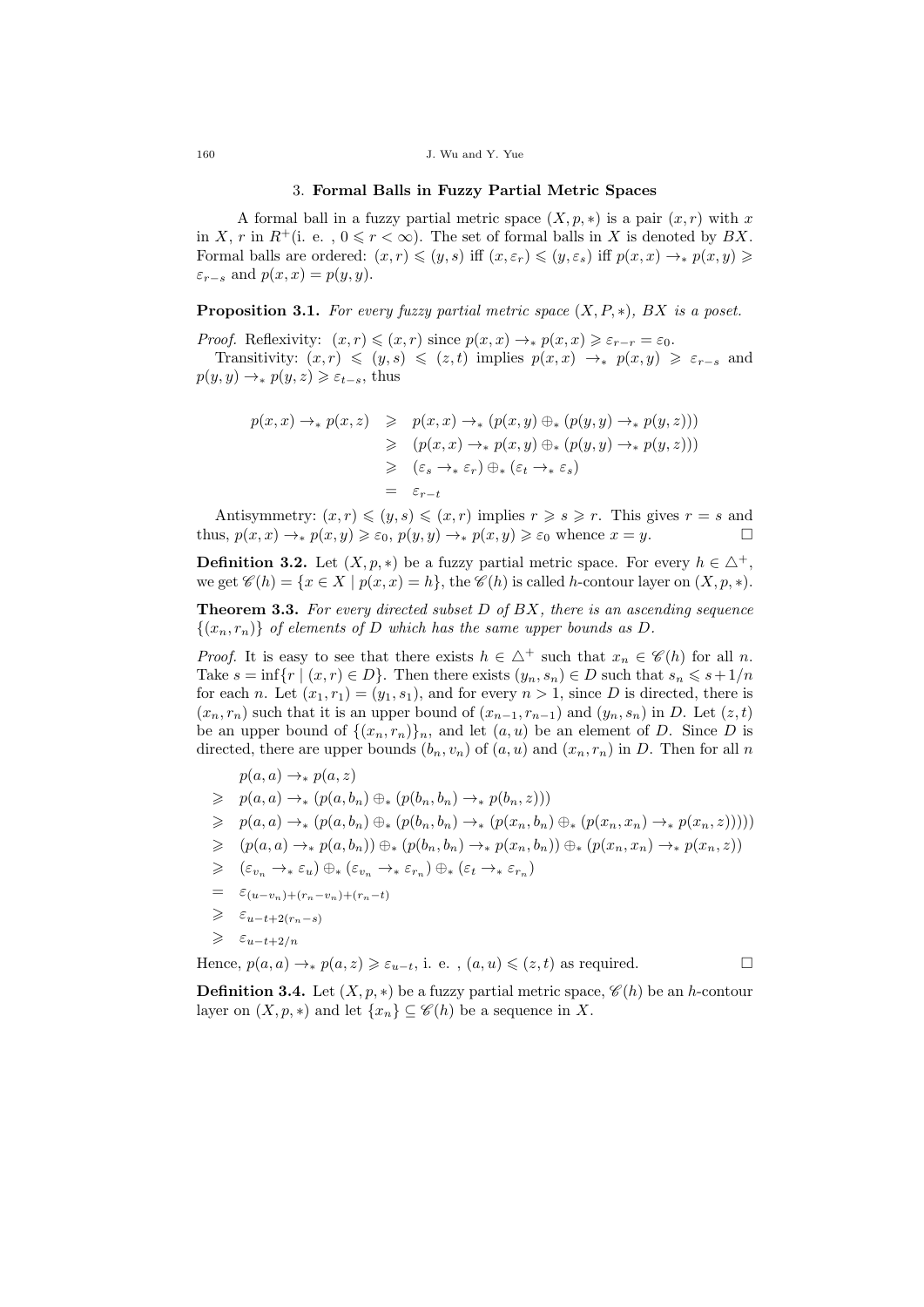- (1) If  $\forall \delta > 0$ ,  $\exists N$ ,  $s.t. \forall n \geq N$ ,  $P(x \cdot x) \rightarrow_* p(x_n, x) \geq \varepsilon_\delta$ , then  $\{x_n\}$  is called to be layered convergent to x.
- (2) If  $\forall \delta > 0$ ,  $\exists N$ , s.t.  $\forall n,m \geq N, P(x_n,x_n) \rightarrow_* p(x_n,x_m) \geq \varepsilon_{\delta}$ , then  $\{x_n\}$  is called a layered Cauchy sequence.

**Proposition 3.5.** If  $\{(x_n, r_n)\}\$ is an ascending sequence in BX, then  $\{r_n\}$  is descending and convergent, and the sequence ${x_n}$  is a layered Cauchy sequence.

*Proof.* Assume  $x_n \in \mathscr{C}(h)$  for all n.  $(x_n, r_n) \leq (x_{n+1}, r_{n+1})$  implies  $r_n \geq r_{n+1}$ . Hence,  ${r_n}$  is descending. Since  $r_n \geq 0$  for all n, the sequence  ${r_n}$  is convergent and thus Cauchy. Therefore, for every  $\delta > 0$ , there is N such that for all  $m, n \geq N$ ,  $r_n - r_m \leq \delta$  and  $\varepsilon_{r_n-r_m} \geq \varepsilon_\delta$  holds. For  $n \geq m \geq N$ ,  $(x_m, r_n) \leq (x_n, r_n)$  holds, whence  $p(x_n, x_n) \to \hat{p}(x_n, x_m) \geq \varepsilon_{r_n-r_m} \geq \varepsilon_\delta$ . Thus,  $\{x_n\}$  is a layered Cauchy sequence.

**Lemma 3.6.** Every layered Cauchy sequence  $\{x_n\}$  in X has a subsequence  $\{x_{n_k}\}$ such that  $\{(x_{n_k}, 2^{-k})\}$  is ascending in BX.

*Proof.* Assume  $\forall n, x_n \in \mathcal{C}(h)$ . Let  $n_0 = 0$ . When  $k = 1$ , there is  $n_1 > n_0 = 0$  such that  $p(x_i, x_i) \to p(x_i, x_j) \geq \varepsilon_{2^{-2}}$  for all  $i, j \geq n_1$ . When  $k > 1$  there is  $n_k > n_{k+1}$ such that  $p(x_i, x_i) \to p(x_i, x_j) \geq \varepsilon_{2^{-(k+1)}}$  for all  $i, j \geq n_k$ . Hence,  $p(x_{n_k}, x_{n_k}) \to p(x_{n_k}, x_{n_k})$  $p(x_{n_k}, x_{n_{k+1}}) \geqslant \varepsilon_{2^{-(k+1)}} = \varepsilon_{2^{-(k+1)}-2^{-k}}, \text{ i. e. }, (x_{n_k}, 2^{-k}) \leqslant (x_{n_{k+1}}, 2^{-(k+1)}).$ 

**Theorem 3.7.** For an ascending sequence  $\{(x_n, r_n)\}\$ in BX and element  $(y, s)$  of BX, the following are equivalent:

- (i)  $(y, s)$  is the least upper bound of  $\{(x_n, r_n)\};$
- (ii)  $(y, s)$  is an upper bound of  $\{(x_n, r_n)\}\$ , and  $\lim_{n\to\infty} r_n = s$ ;
- (iii)  $\lim_{n\to\infty} x_n = y$  and  $\lim_{n\to\infty} r_n = s$ ;

*Proof.* (i)⇒(ii) Since  $\{(x_n, r_n)\}\$ is ascending with the upper bound  $(y, s)$ ,  $\{r_n\}$  is descending with the lower bound s. Assume  $\lim_{n\to\infty} r_n \neq s$ , i. e., there is  $\delta > 0$ such that  $r_n \geq \delta + s$  for all n. Since  $\{x_n\}$  is a layered Cauchy sequence, there is N such that  $p(x_n, x_n) \to p(x_n, x_m) \geq \varepsilon_{\delta/2}$  for all  $n, m \geq N$ , Hence for all  $n \geq N$ ,  $p(x_n, x_n) \to p(x_n, x_N) \geq \varepsilon_{\delta/2} \geq \varepsilon_{r_n-(s+\delta/2)},$  or  $(x_n, r_n) \leq (x_N, s+\delta/2).$ Since the sequence is ascending,  $(x_N, s+\delta)$  is an upper bound of the whole sequence. Thus  $(y, s) \leq (x_N, s + \delta/2)$ , whence  $s \geq s + \delta/2$ , a contradiction.

(ii)⇒(iii) For every  $n, (x_n, r_n) \leqslant (y, s)$  holds, or  $p(x_n, x_n) \to p(x_n, y) \geqslant \varepsilon_{r_n-s}$ . Since  $\lim_{n\to\infty} r_n = s$  holds,  $\lim_{n\to\infty} x_n = y$  follows.

(iii)⇒(i) First, we show  $(y, s)$  is an upper bound. Since  $\forall m, n, m \geq n, (x_n, r_n) \leq$  $(x_m, r_m)$ ,  $p(x_n, x_n) \rightarrow_* p(x_n, x_m) \geq \varepsilon_{r_n-r_m}$ . Letting m tend to infinity, we obtain  $p(x_n, x_n) \to_* p(x_n, y) \geq \varepsilon_{r_n-s}$ , whence  $(x_n, r_n) \leq (y, s)$ .

If  $(z, t)$  is an arbitrary upper bound of the sequence, then  $(x_n, r_n) \leqslant (z, t)$ holds for all n, whence  $p(x_n, x_n) \to p(x_n, z) \geq \varepsilon_{r_n-t}$ . Letting n tend to infinity,  $p(y, y) \rightarrow_* p(y, z) \geq \varepsilon_{s-t}$  follows, i.e.,  $(y, s) \leq (z, t)$ .

**Definition 3.8.** Let  $(X, p, *)$  be a fuzzy partial metric space,  $\mathscr{C}(h)$  be a h-contour layer. We call  $(X, p, *)$  is layered complete fuzzy partial metric space, if for every layered Cauchy sequence, there is x in  $\mathscr{C}(h)$ , such that  $\lim_{n\to\infty}x_n=x$ .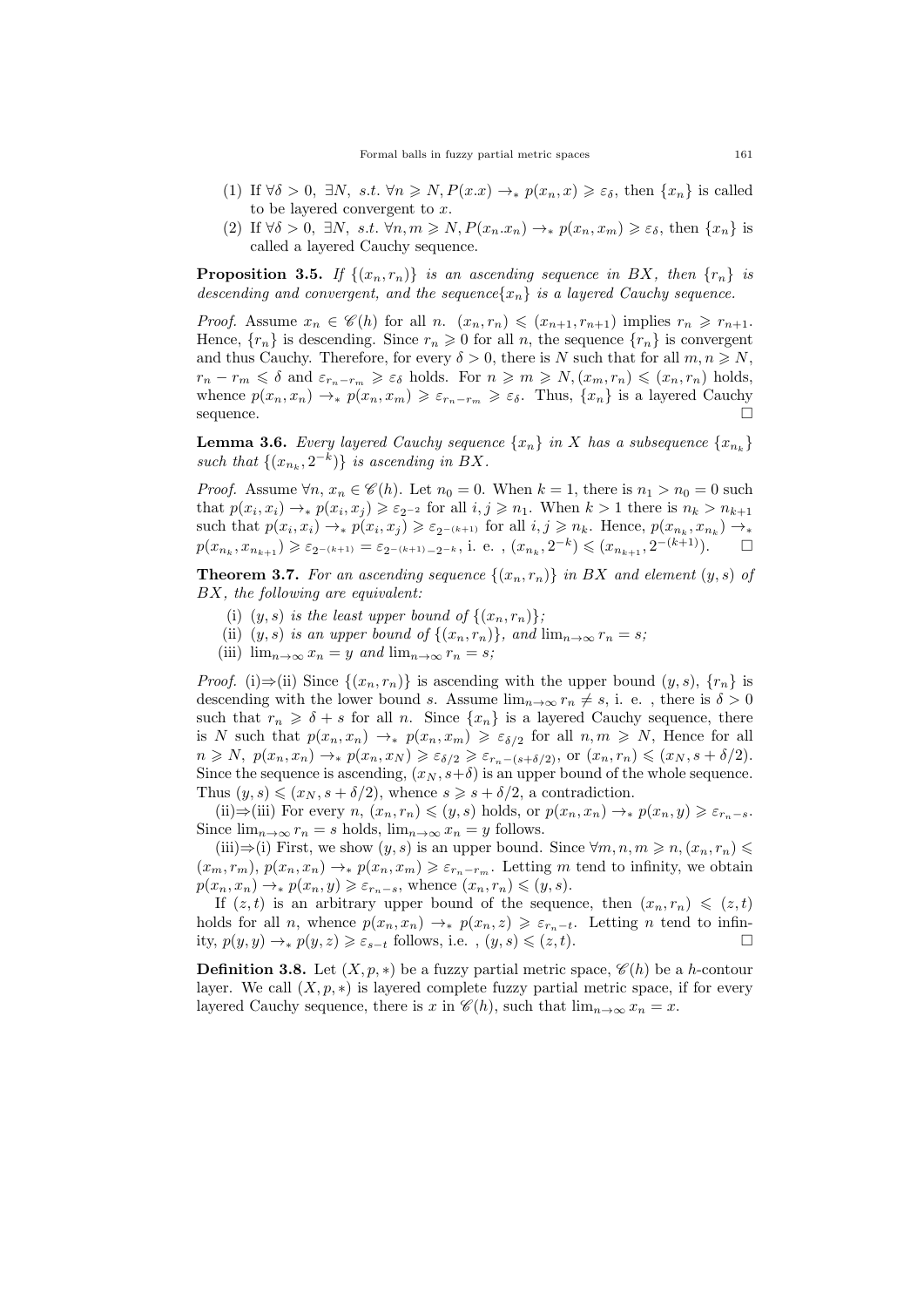**Theorem 3.9.** For a fuzzy partial metric space  $X$ , the following are equivalent:

- (i) X is a layered complete fuzzy partial metric space.
- (ii) In BX, every ascending sequence has a least upper bound.
- (iii)  $BX$  is dcpo, i. e. every directed set has a least upper bound.

Proof. The equivalence of (ii) and (iii) follows from Theorem 3.3.

Let X be a layered complete fuzzy partial metric space. If  $\{(x_n, r_n)\}\$ is an ascending sequence in BX, then  ${r_n}$  converges to some s, and  ${x_n}$  is a layered Cauchy sequence in X. By completeness,  $\{x_n\}$  converges to some y in X. Thus,  $(y, s)$  is the least upper bound of  $\{(x_n, r_n)\}.$ 

Assume (ii) holds, and let  $\{x_n\}$  be layered Cauchy sequence in X. By lemma 3. 6, it has a subsequence  $\{x_{n_k}\}$  such that  $\{(x_{n_k}, 2^{-k})\}$  is ascending. By (ii), this sequence has a least upper bound  $(y, s)$ . Thus  $\lim_{n\to\infty} x_{n_k} = y$ . Since the whole sequence  $\{x_n\}$  is layered Cauchy and a subsequence converges to y, the whole sequence converges to y.

**Remark 3.10.** Let  $(X, p, *)$  be a fuzzy partial metric space. If for all x in X,  $p(x, x) = \varepsilon_0$ , the fuzzy partial metric space will be reduced to a fuzzy metric space. So we can get the set of the formal balls  $BX$  in a fuzzy metric space. The set of the formal balls BX are ordered by the relation  $(x, r) \leqslant (y, s)$  whenever  $p(x,y) \geqslant \varepsilon_s \rightarrow_* \varepsilon_r.$ 

**Question** In this paper, elements in BX are of the form  $(x, r)$  or  $(x, \varepsilon_r)$ —a special case of  $(x, f)$  where  $f \in \Delta^+$ . When  $BX = \{(x, f)|x \in X, f \in \Delta^+\}$ , we want to know how to define the completeness of fuzzy partial metric space to ensure Theorem 3.9 is also valid? We leave it as a question for future study.

## 4. Formal Balls in Partial Metric Spaces

Let  $(X, d)$  be a partial metric space and define  $p_d : X \times X \to \triangle^+$  by  $p_d(x, y) =$  $\varepsilon_{d(x,y)}$ . Then  $p_d$  is a fuzzy partial metric under any left-continuous t-norm. So we can get the following results about partial metric space.

The partial order on formal balls is define by  $(x, r) \leqslant (y, s)$  whenever  $p(x, y)$  –  $p(x, x) \leq r - s$  and  $p(x, x) = p(y, y)$ . Note that  $(x, r) \leq (y, s)$  implies  $r \geq s$ . For,  $p(x, y) - p(x, x) \leq r - s$ , implies  $0 \leq r - s$ , whence  $s \leq r$ .

**Definition 4.1.** Let  $(X, p)$  be a partial metric space, We call it a layered complete partial metric space, for every  $r \in R^+$ , the metric space  $(X_r, d)$  is a complete metric space, where  $X_r = \{x \in X | d(x, x) = r\}, d(x, y) - p(x, y) - p(x, x).$ 

**Theorem 4.2.** For a partial metric space  $X$ , the following are equivalent:

- (i)  $X$  is a layered complete partial metric space;
- (ii) In  $BX$ , every ascending sequence has a least upper bound;
- (iii)  $BX$  is dcpo.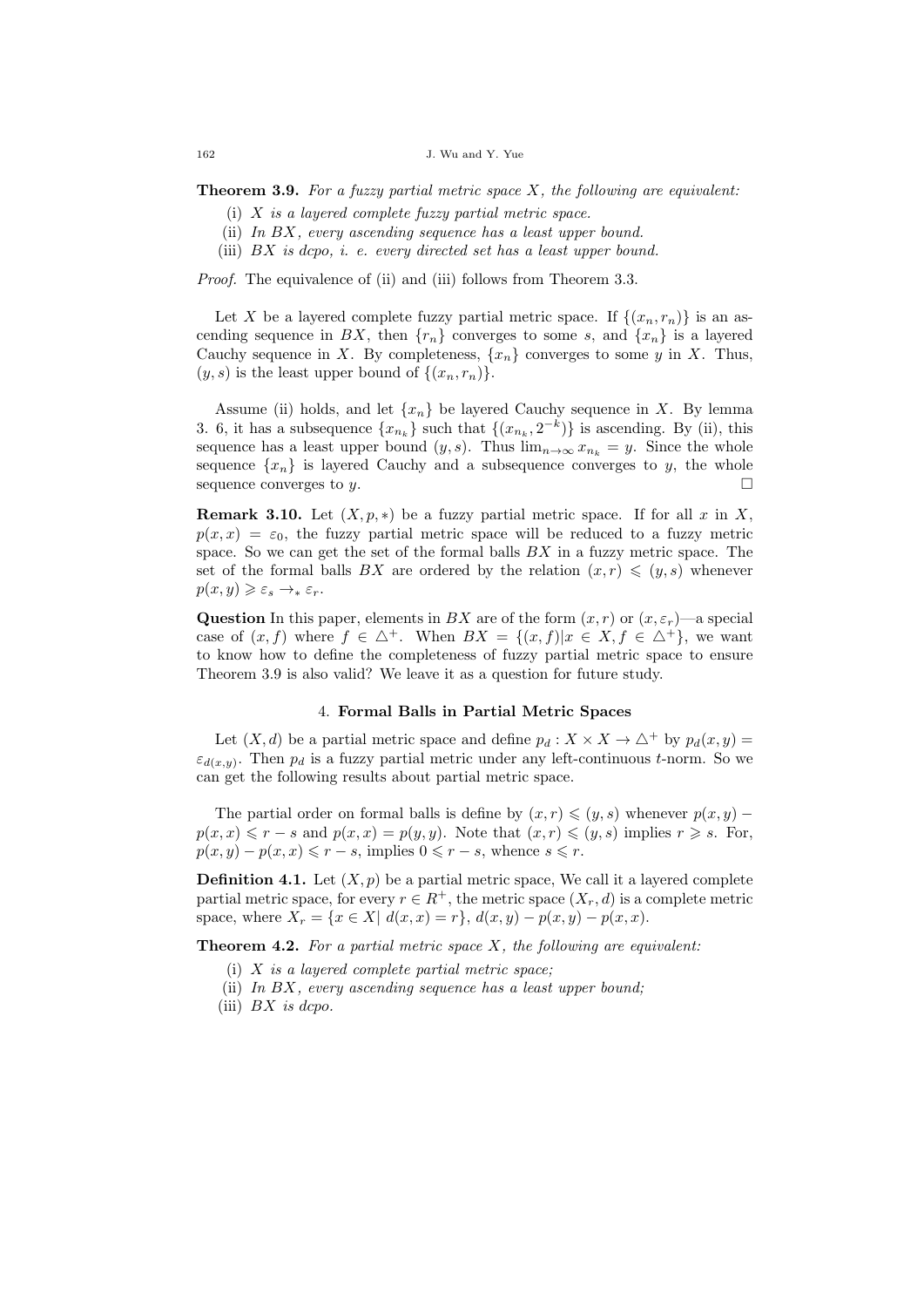**Example 4.3.** For every complete metric space  $(X, d)$ , the partial metric space  $(X, p)$  is a layered complete partial metric space. Here p is defined by  $p(x, y) =$  $d(x, y), p(x, x) = 0.$ 

**Example 4.4.**  $(X, d)$  is a complete metric, BX is the set of formal balls in  $(X, d)$ and formal balls are ordered by  $x_r \leq y_s \iff d(x, y) \leq r - s$ . We know that BX is a post in [1]. We write  $x_r$  instead of  $(x, r)$ . We define a function  $p: BX^2 \to R^+$ :

$$
p(x_r, y_s) = \begin{cases} \max\{2r, 2s\}, & x_r \mid y_s, \\ d(x, y) + r + s, & x_r \nmid y_s. \end{cases}
$$

(Here,  $x_r | y_s$  implies  $x_r \leq y_s$  or  $y_s \leq x_r$ .  $x_r \nmid y_s$  implies  $x_r \nleq y_s$  and  $y_s \nleq x_r$ ). Note that  $p(x_r, y_s) = p(x_r, x_r) \Leftrightarrow x_r \leq y_s$ . We can assert that  $(BX, p)$  is a partial metric space.

*Proof.* In fact, for all  $x_r$ ,  $y_s$ ,  $z_t \in BX$ :

(P1)  $x_r = y_s \Leftrightarrow p(x_r, x_r) = p(x_r, y_s)$  and  $p(x_r, y_s) = p(y_s, y_s)$ : Obvious.

 $(P2)p(x_r, x_r) \leqslant p(x_r, y_s)$ : Obvious.

 $(P3)p(x_r, y_s) = p(y_s, x_r)$ : Obvious.

 $(p4)p(x_r, z_t) \leqslant p(x_r, y_s) + p(y_s, z_t) - p(y_s, y_s)$ :

(a) Assume  $x_r \mid z_t$ . Since  $x_r \leq z_t$ , we know that  $p(x_r, z_t) = p(x_r, x_r) \leq$  $p(x_r, y_s)$ . Hence  $p(x_r, z_t) \leqslant p(x_r, y_s) + p(y_s, z_t) - p(y_s, y_s)$ . Similarly, since  $z_t \leqslant x_r$ , we can get the same result.

(b) Assume  $x_r \nmid z_t, x_r \mid y_s$  and  $z_t \mid y_s$ . Since  $x_r \leq y_s$  and  $z_t \leq y_s$ , we know  $p(x_r, y_s) = p(x_r, x_r)$ ,  $p(y_s, z_t) = p(z_t, z_t)$ . Hence  $p(x_r, z_t) = d(x, z) + r + t \leq$  $d(x, y) + d(y, z) + r + t \leq (r - s) + (t - s) + (r + t) = 2t + 2r - 2s = p(x_r, y_s) +$  $p(y_s, z_t) - p(y_s, y_s)$ . Similarly, since  $y_s \leq x_r$  and  $y_s \leq z_t$ , we can get the same result.

(c) Assume  $x_r \nmid z_t, x_r \nmid y_s$  and  $z_t \mid y_s$ . Since  $z_t \leq y_s$ , we know  $p(y_s, z_t) =$  $p(z_t, z_t)$ . Hence  $p(x_r, z_t) = d(x, z) + r + t \leq d(x, y) + d(y, z) + r + t \leq d(x, y) + t - t$  $s+r+t = d(x, y) + r + s + 2t - 2s = p(x_r, y_s) + p(y_s, z_t) - p(y_s, y_s)$ . Similarly, since  $y_s \leq z_t$ , we can get the same result.

(d) Assume  $x_r \nmid z_t, x_r \nmid y_s$  and  $z_t \nmid y_s$ .  $p(x_r, z_t) = d(x, z) + r + t \leq d(x, y) +$  $d(y, z) + r + t \leq d(x, y) + r + s + d(y, z) + t + s - 2s = p(x_r, y_s) + p(y_s, z_t) - p(y_s, y_s).$ So  $(BX, p)$  is a partial metric space. It is obvious that  $(BX, p)$  is a layered

complete partial metric space too.

Acknowledgements. Authors would like to express their sincere thanks to the anonymous reviewers for their valuable comments. This work was supported by NSFC (11201437,11471297,11401547).

#### **REFERENCES**

- [1] M. Ali-Akbari, B. Honari, M. Poourmahdlan and M. M. Rezall, The space of formal balls and models of quasi-metric space, Math. Struct. in Comp. Science, 19 (2009), 337–355.
- [2] A. Edalat and Reinhold Heckmann, A computationl model for metric space, Theoretical Computer Science, 193 (1998), 53–73.